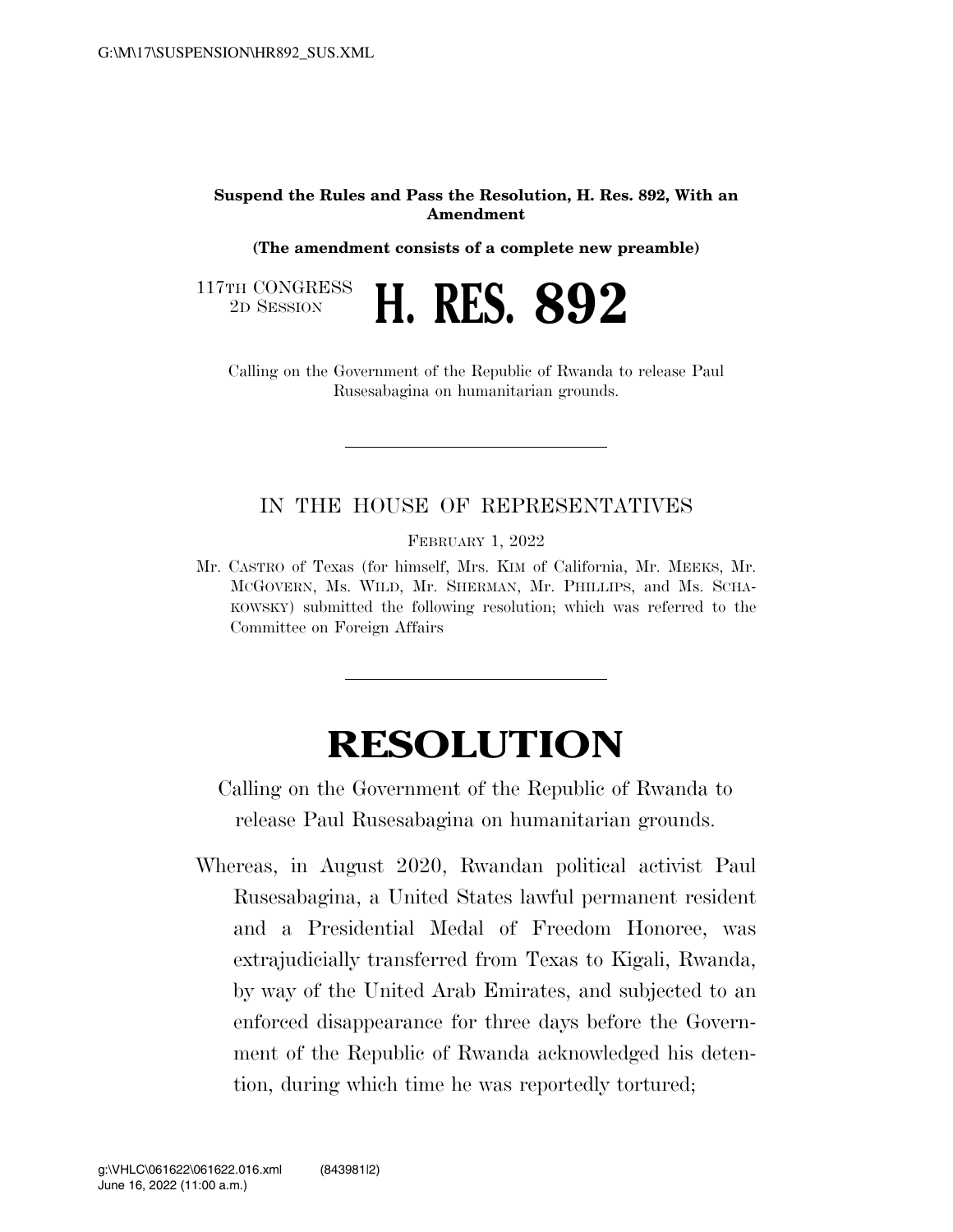- Whereas, in December 2020, more than 36 Members of Congress wrote to President Paul Kagame to urge him to return Paul Rusesabagina to the United States and expressed grave concern with the manner in which the Government of Rwanda extrajudicially transferred Mr. Rusesabagina from the United Arab Emirates to Rwanda and then immediately placed him in solitary confinement and charged him with multiple crimes;
- Whereas, on February 11, 2021, the European Parliament adopted a resolution on ''Rwanda, the case of Paul Rusesabagina'', which in part ''[e]xpresses deep concern about the violations of Mr Rusesabagina's rights; urges the Rwandan authorities to allow Mr Rusesabagina to undergo a fair and public hearing by a competent, independent and impartial tribunal applying international human rights standards . . .'';
- Whereas the American Bar Association's Center for Human Rights' June 2021 report ''The Case of Paul Rusesabagina'' concluded that, ''it is clear that Mr. Rusesabagina's fair trial rights – in particular his right to confidential communication, his right to the presumption of innocence, and his right to prepare his defense – have been violated, potentially to the irreparable prejudice of the defense, calling into question the fairness of any potential convicting verdict'';
- Whereas, on September 20, 2021, the High Court of Rwanda convicted Paul Rusesabagina of terrorism-related offences and he was sentenced to 25 years in prison;
- Whereas United States Department of State Spokesman Ned Price announced on September 20, 2021, that the United States Government is ''concerned by the Government of Rwanda's conviction of U.S. lawful permanent resident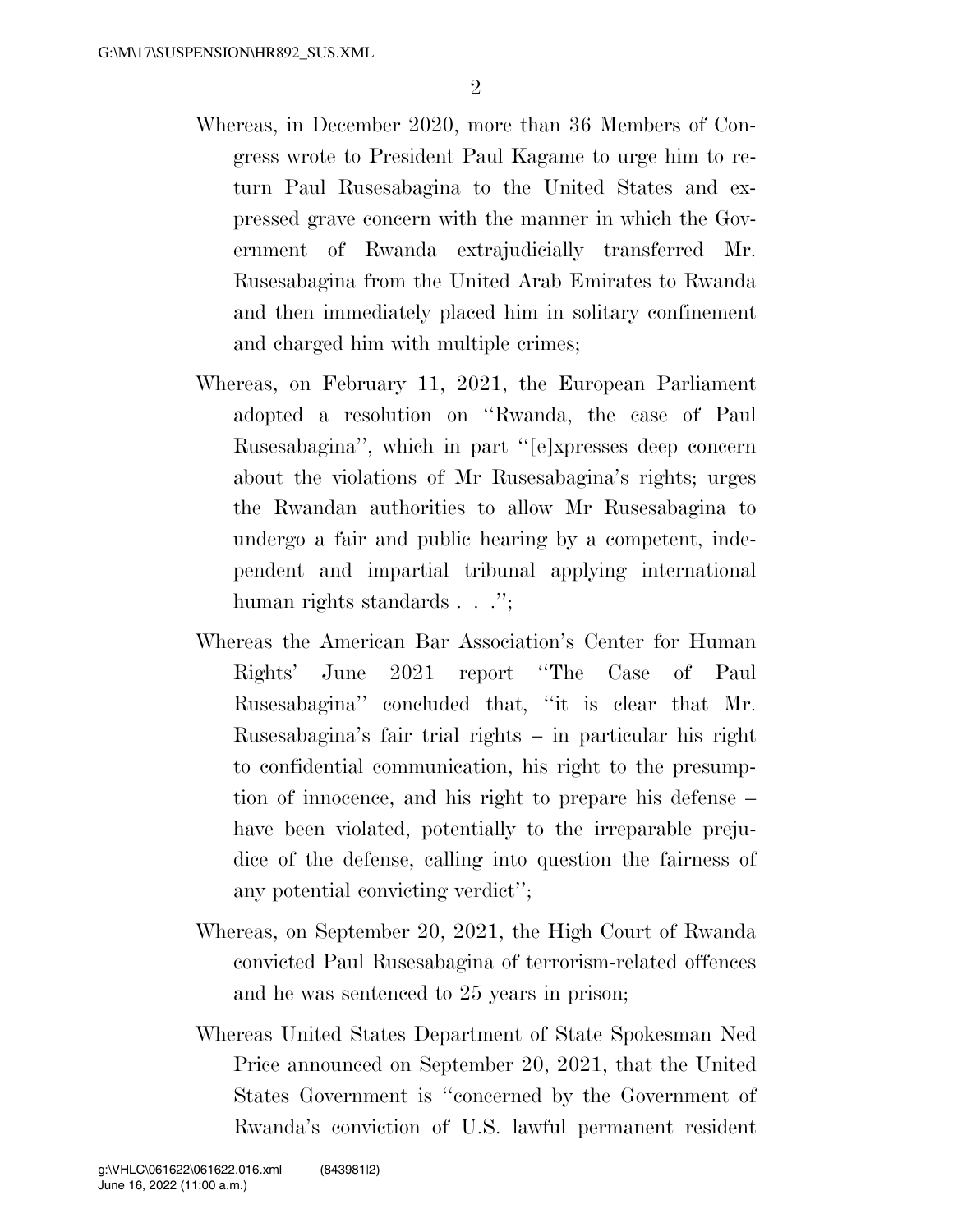Paul Rusesabagina'' and stated that the ''reported lack of fair trial guarantees calls into question the fairness of the verdict'';

- Whereas, on October 7, 2021, the European Parliament adopted a resolution on ''The case of Paul Rusesabagina in Rwanda'', which ''[c]alls for the immediate release of Mr Rusesabagina on humanitarian grounds and for his repatriation without prejudice to his guilt or innocence; demands that the EU Delegation to Rwanda and the diplomatic representations of the Member States strongly convey this request in their exchanges with the Rwandan authorities'';
- Whereas on May 19, 2022, the Department of State determined that Paul Rusesabagina was ''wrongfully detained'', and that ''the determination took into account the totality of the circumstances, notably the lack of fair trial guarantees during his trial'', pursuant to the Robert Levinson Hostage Recovery and Hostage-Taking Accountability Act (Public Law 116–260); and
- Whereas Paul Rusesabagina is a cancer survivor and suffers from a cardiovascular disorder and his family states that he has missed multiple medical appointments, including cancer screenings: Now, therefore, be it
	- 1 *Resolved,* That the House of Representatives—
	- 2 (1) calls on the Government of Rwanda to im-3 mediately release Paul Rusesabagina on humani-4 tarian grounds and permit him to return safely to 5 the United States;
- 6 (2) calls on the Government of Rwanda to en-7 sure Paul Rusesabagina receives access to appro-